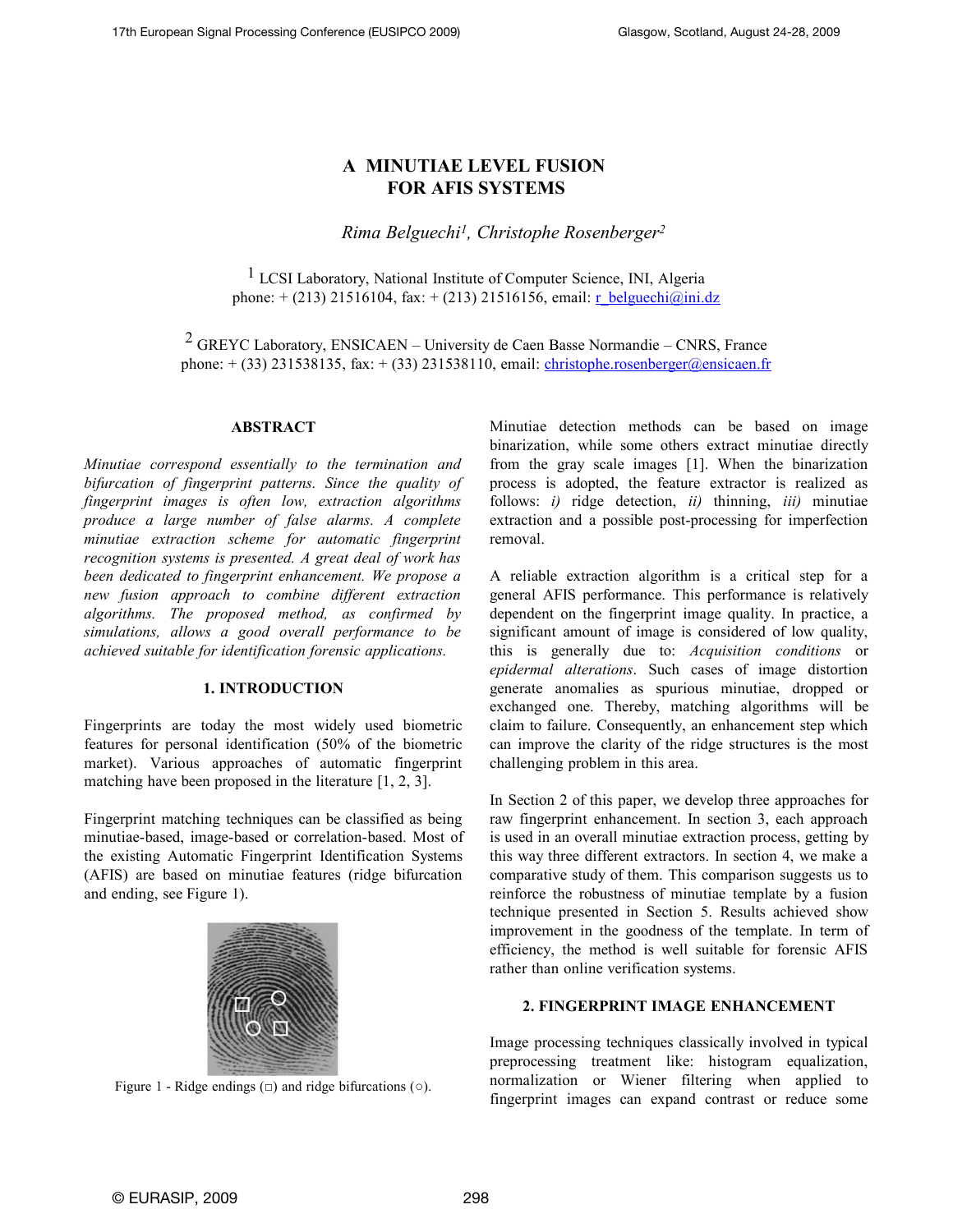kind of noise. However, before any method is selected, it is initially important that the noise notion be properly defined.

Dealing of such line pattern images, noise can be expressed as breaks in the directional flow of ridges. Moreover, the non-stationary property of fingerprint images suggests the use of contextual filters locally tuned. Such contextual information has to make in advance the textured nature of fingerprint images: on a block, the gray levels of the ridges and valleys constitute a sinusoidal form along the normal direction to the orientation field (see Figure 2).



Figure 2 - Gray scale projection in an oriented block

So, the frequency end the orientation can be taken into account as the contextual parameters for each nonoverlapped block. On the basis of this specification, we have selected in our implementation different filtering techniques making orientation or frequency selection.

### **2.1. Gabor filtering**

Gabor filters have been applied to the problem of fingerprint image enhancement in [4]. Gabor filters are band-pass filters with adjustable frequency, orientation, and bandwidth parameters. A Gabor function is a sinusoidal waveform that is modulated by a rotated Gaussian envelope, and has the following form in the spatial domain:

$$
G(x, y; \theta, \sigma) = \exp \left\{ -\frac{x'^2 + y'^2}{2\sigma^2} \right\} \cos(2\pi f x')
$$

$$
x' = x\cos\theta - y\sin\theta \quad y' = x\sin\theta + y\cos\theta \quad (1)
$$

Where  $f$  is the sinusoidal frequency along the direction  $\theta$ .  $\sigma$  is the standard deviation of the Gaussian envelope.

In our experiments, we set the filter frequency to the average ridge frequency  $\left(\frac{1}{K}\right)$ , where *K* is the inter-ridge average distance. The normalized fingerprint is then convolved with a bank of filters tuned with the dominant orientation in each *WxW* image block. Orientation field is obtained by the mean square orientation estimation algorithm.

### **2.2. Anisotropic filtering**

In this section we have used a new enhancement method based on anisotropic filtering. The goal is to use the local intensity orientation to control the shape of the filter. The filer kernel applied to each point  $x_0$  is defined as following:

$$
g_{\theta}(x, y) = \left\{ \exp\left(-\frac{(u - mean)^2}{2\sigma^2}\right) \frac{1}{\sqrt{2\pi \sigma^2}} \right\} * \left\{ \exp\left(-\frac{(v - mean)^2}{2\sigma^2}\right) \frac{1}{\sqrt{2\pi \sigma^2}} \right\}
$$
  

$$
u = x \cos \theta - y \sin \theta \quad v = x \sin \theta + y \cos \theta
$$
 (2)

The shape of the kernel is controlled through mean and  $\sigma$ . This formula which is a modulation of a Gaussian and it is derived behaves as a pass-band filter in the given direction. By modifying the filter with a scale  $c=-2$  as follows:

$$
h_{\theta} = c \times g_{\sigma} (x, y) \tag{3}
$$

We obtain better results than the classical anisotropic filtering proposed in [5] when applied to fingerprint images. For certain directions, these filters are represented by images represented in Figure 3:



Figure 3 - Controlling anisotropy in different directions

#### **2.3. STFT based enhancement**

Although the spatial convolution of the Gabor or anisotropic filter is easily calculable in the frequency domain, explicitly filter in Fourier domain can be designed. The method we have used was proposed in [6]. The filter used F is separated in angular domain *Fa* and radial domain  $F_r$ . Angular and radial (frequency) information are estimated from the Fourier image spectrum in its polar form. The matlab code source for the enhancement is available at [www.cubs.bufallo.edu.](http://www.cubs.bufallo.edu/)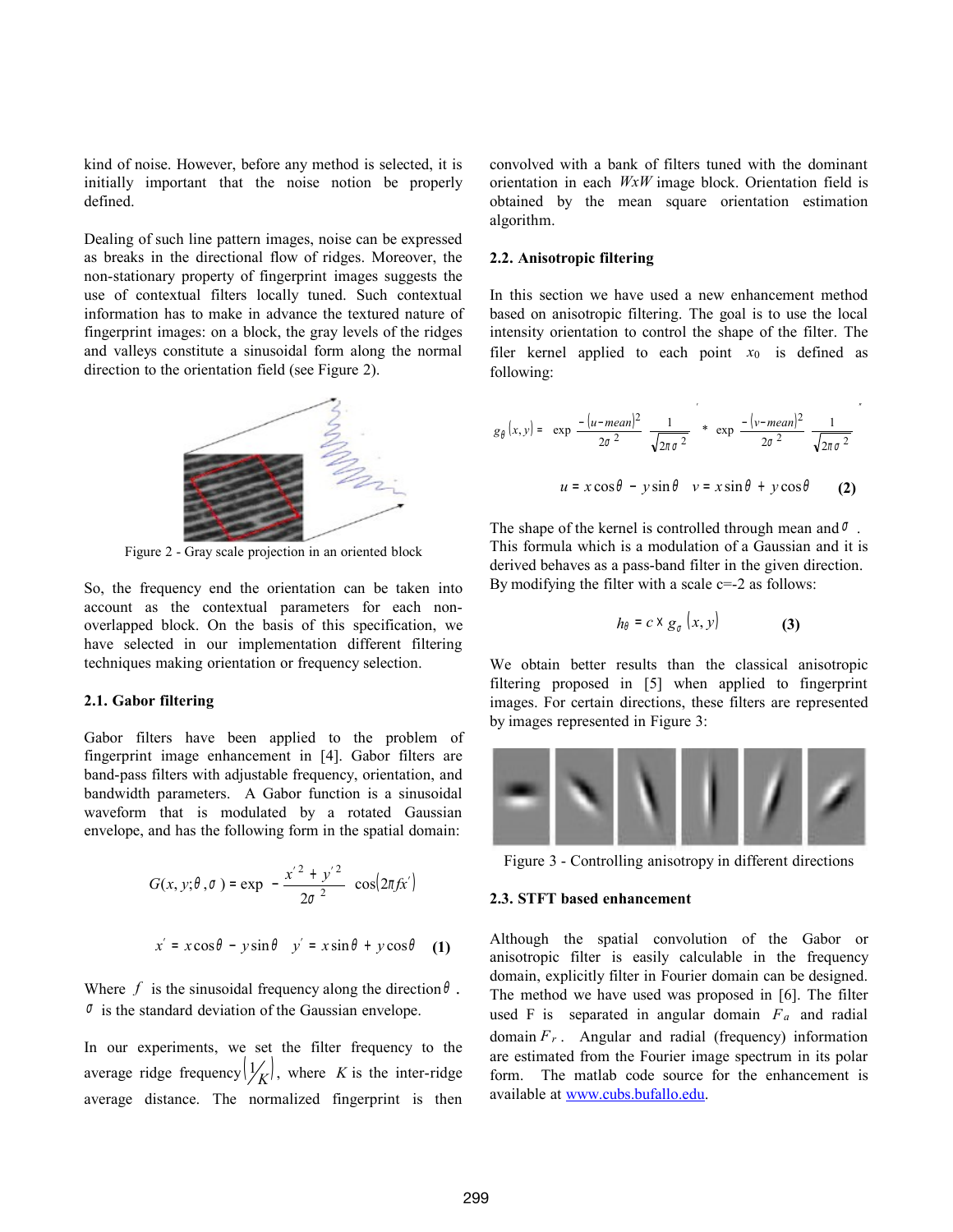#### **3. MINUTIAE DETECTION PROCESS**

The all process for minutiae detection can be resumed by the figure 4.



Figure 4 - Minutiae extraction process.

According to the used image enhancement technique, we obtain a different minutiae detection scheme. So, until now, we generate three different methods. The implementation of the common steps for each extraction method is given by the following pseudo-algorithms:

### **3.1. Binarization**

For binarization, we assume that the image contains two classes of pixel. Figure 6, shows a well separation of these classes on fingerprint image after enhancement.



Figure 5 - Image histogram before and after enhancement

The optimal threshold *th* is then computed according to Otsu method. The *I*<sub>bin</sub> image is binarized s follows:

$$
I_{bin}(x, y) = \begin{cases} 1 & \text{if } I_{old}(x, y) \geq th \\ 0 & \text{otherwise} \end{cases}
$$
 (4)

### **3.2. Thinning**

We use a morphological process for ridge thinning (see Algorithm 1).

### **3.3. Minutiae filtering**

From the thinned image, a white pixel is considered as minutia if its connexion number *CN* (number of 3x3 white neighbors) is greater then 2. Once the minutiae are extracted, we have to detect false ones in order to suppress them. We use the structural false minutiae filtering described by Algorithm 2.

| Thinning pseudo-algorithm<br>I: image binarized;<br>changed : booleen ; |                        |  |          |  |   |   |   |  |                                                                                                                                                                                                                               |   |   |  |   |
|-------------------------------------------------------------------------|------------------------|--|----------|--|---|---|---|--|-------------------------------------------------------------------------------------------------------------------------------------------------------------------------------------------------------------------------------|---|---|--|---|
|                                                                         |                        |  |          |  |   |   |   |  |                                                                                                                                                                                                                               |   |   |  |   |
| $changed = true;$                                                       |                        |  |          |  |   |   |   |  |                                                                                                                                                                                                                               |   |   |  |   |
| <b>While</b> (changed= true) $Do$                                       |                        |  |          |  |   |   |   |  |                                                                                                                                                                                                                               |   |   |  |   |
|                                                                         | ${f}changed = false$ ; |  |          |  |   |   |   |  |                                                                                                                                                                                                                               |   |   |  |   |
| For $i = 1$ to image length                                             |                        |  |          |  |   |   |   |  |                                                                                                                                                                                                                               |   |   |  |   |
|                                                                         |                        |  |          |  |   |   |   |  |                                                                                                                                                                                                                               |   |   |  |   |
| <b>For</b> $i=1$ to image width<br>$\iint (I[i,j] = 1)$                 |                        |  |          |  |   |   |   |  |                                                                                                                                                                                                                               |   |   |  |   |
|                                                                         |                        |  |          |  |   |   |   |  |                                                                                                                                                                                                                               |   |   |  |   |
| {Traverse the 3x3 neighbours of the pixel(i,j);                         |                        |  |          |  |   |   |   |  |                                                                                                                                                                                                                               |   |   |  |   |
| If one of the configurations $C$ coincide                               |                        |  |          |  |   |   |   |  |                                                                                                                                                                                                                               |   |   |  |   |
| $\{I[i,j]=0;$                                                           |                        |  |          |  |   |   |   |  |                                                                                                                                                                                                                               |   |   |  |   |
| $changed = true;$                                                       |                        |  |          |  |   |   |   |  |                                                                                                                                                                                                                               |   |   |  |   |
| ł                                                                       |                        |  |          |  |   |   |   |  |                                                                                                                                                                                                                               |   |   |  |   |
| ∦                                                                       |                        |  |          |  |   |   |   |  |                                                                                                                                                                                                                               |   |   |  |   |
| /*Structural configurations $C^*$ /                                     |                        |  |          |  |   |   |   |  |                                                                                                                                                                                                                               |   |   |  |   |
|                                                                         |                        |  |          |  |   |   |   |  |                                                                                                                                                                                                                               |   |   |  |   |
| 0                                                                       | U                      |  |          |  |   |   |   |  |                                                                                                                                                                                                                               |   |   |  | 0 |
|                                                                         |                        |  | 0        |  | 1 | 0 | 1 |  |                                                                                                                                                                                                                               | 0 | 0 |  | 0 |
|                                                                         |                        |  |          |  |   |   |   |  |                                                                                                                                                                                                                               |   |   |  |   |
|                                                                         |                        |  |          |  |   |   |   |  |                                                                                                                                                                                                                               |   |   |  |   |
|                                                                         |                        |  | $\cdots$ |  |   |   |   |  | $-1$ , $-1$ , $-1$ , $-1$ , $-1$ , $-1$ , $-1$ , $-1$ , $-1$ , $-1$ , $-1$ , $-1$ , $-1$ , $-1$ , $-1$ , $-1$ , $-1$ , $-1$ , $-1$ , $-1$ , $-1$ , $-1$ , $-1$ , $-1$ , $-1$ , $-1$ , $-1$ , $-1$ , $-1$ , $-1$ , $-1$ , $-1$ |   |   |  |   |

Algorithm 1 – Morphological thinning

| Minutiae filtering pseudo-algorithm                            |
|----------------------------------------------------------------|
| <b>For</b> each minutia candidate M                            |
| {Consider a WxW image block B centred at M;                    |
| If $(M$ is an end edge)                                        |
| {Label by 1 all pixels connected to in B;                      |
| Count transition number $T_{\text{0}}$ from 0 to 1 on the      |
| border                                                         |
| of the block B with a clockwise sense;                         |
| If $(T_{0l} = 0)$ validate the minutiae M;                     |
| ł                                                              |
| If $(M$ is bifurcation)                                        |
| {Label by 1,2,3 the 3 neighbours of M;                         |
| Label all pixels of the block B connected to this trio         |
| Count transition numbers $T_{01}$ from 0 to 1, $T_{02}$ from 0 |
| to 2 and $T_{03}$ from 0 to 3;                                 |
| <b>If</b> $(T_{01} = 1$ and $T_{02} = 1$ and $T_{03} = 1$ )    |
| validate the minutiae M:                                       |
| 88                                                             |
|                                                                |

Algorithm 2 – Minutiae filtering

The value W corresponds to the size of the neighbourhood that is considered for the filtering process. In our test, we take W=17 and we also eliminate minutiae which are not present in the region of interest. The figure 6 shows an example of the explained process.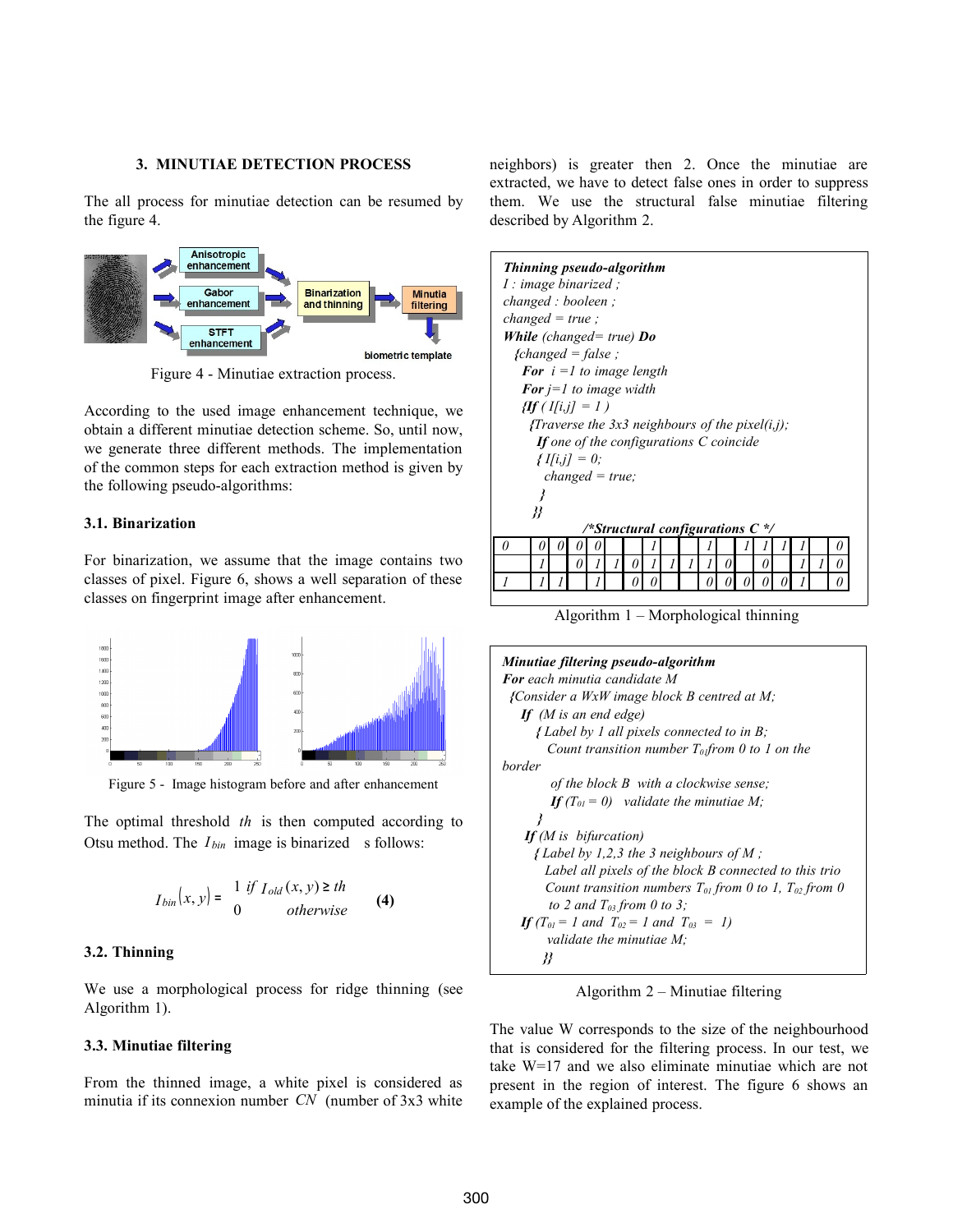

Figure 6 - (a) original image, (b) binarized image, (c) thinned image, (d) minutiae map, (e) filtered map

## **4. COMPARATIVE STUDY**

Enhancement techniques we have implemented have generated 3 different minutiae extractor. The aim of this section is to study their behaviour. In order to do this task, we used quantitative qualifiers :

- Sensitivity S (%) : 
$$
S = 1 - \frac{D}{N}
$$
  
- Specificity P (%) :  $P = 1 - \frac{F}{N}$ 

*With N* : minutiae number

*D* : dropped minutiae *F* : false minutiae

Tests have been conducted on the NIST database as done in [1]. Sample set is composed of 40 fingerprints. The results are reported in figure 7:

| 100<br>80<br>60<br>40<br>20<br>o |                         |    |  |  |  |  |
|----------------------------------|-------------------------|----|--|--|--|--|
|                                  | Sensitivity Specificity |    |  |  |  |  |
| <b>Method1</b>                   | 82                      | 67 |  |  |  |  |
| <b>■ M</b> ethod2                | 87                      | 69 |  |  |  |  |
| <b>□ M</b> ethod3                | 78                      | 69 |  |  |  |  |

Figure 7 - Histogram of the sensitivity/specificity results

An analysis of the statistical distribution by the Q-Q diagram has proven the normality against the three methods:



Figure 8 - Q-Q diagram of sensitivity for one extractor.

Noting that all methods have gotten the same diagram. From where we can start a comparison on the overlapping of these distributions:



Figure 9 - Distribution overlapping between methods

This statistical study over results of the previous methods has inspired to us to imagine a possible fusion between